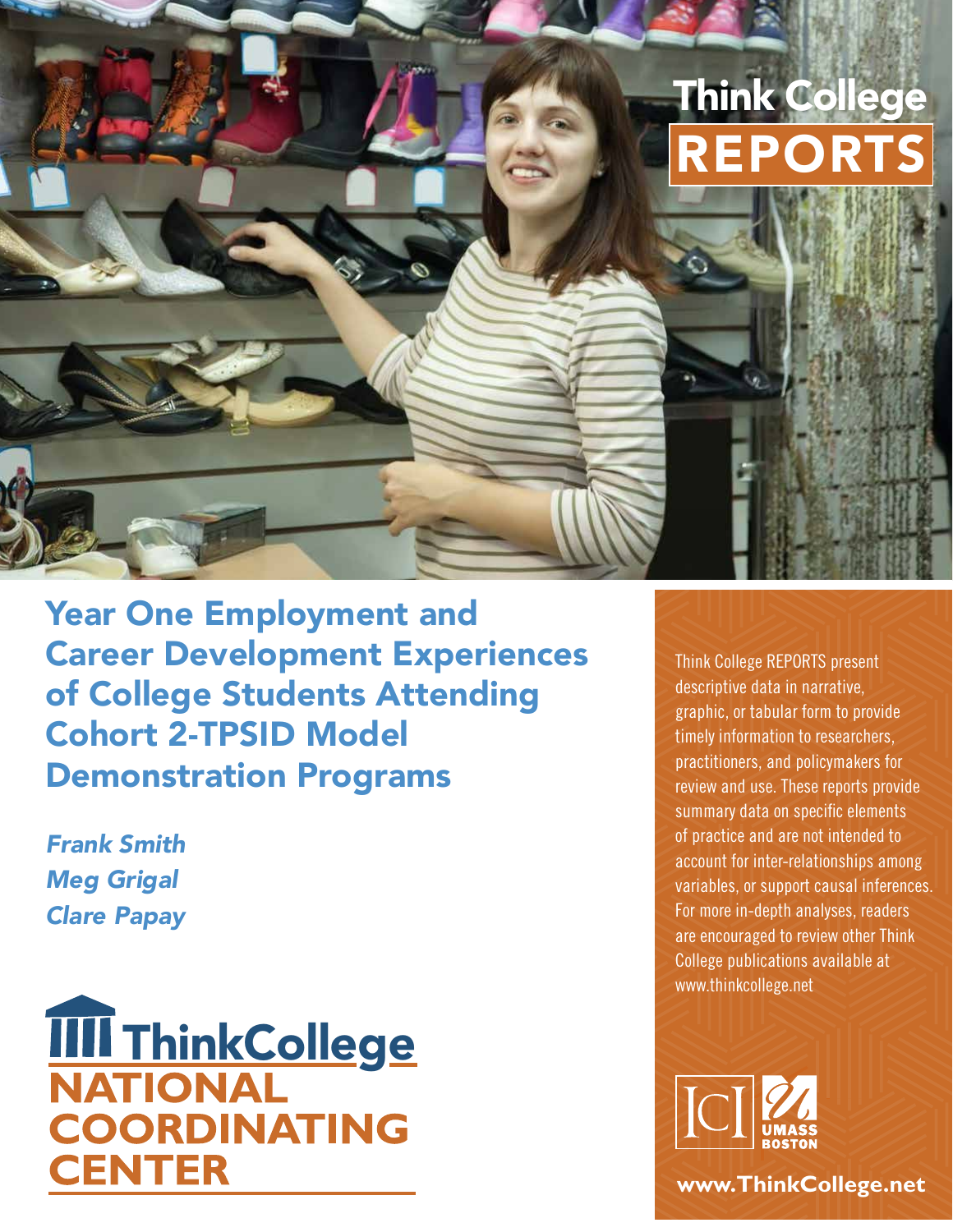# **INTRODUCTION BACKGROUND**

Ensuring that students with intellectual disability can access and sustain competitive integrated employment is a primary goal for institutions of higher education implementing Transition and Postsecondary Programs for Students with Intellectual Disability (TPSIDs). TPSIDs offer a wide range of pre-employment career development experiences and supports to students to obtain this goal. Some examples of strategies used include supporting students to participate in unpaid internships and service learning experiences, connecting students with adult service providers, supporting students in finding competitive jobs while in the program and at exit, and providing job coaches so students can retain those jobs.

Each academic year, the Think College National Coordinating Center (NCC) collects data on the programmatic strategies used to prepare students for work and to support them with finding and keeping jobs. Additionally, the NCC collects information on any career development experiences and any paid jobs students hold during the year. In this report, we summarize student participation in career development experiences and paid employment in 2015–2016.

Significant disparities exist between the employment outcomes of people with intellectual and developmental disabilities (IDD) and those who do not have IDD. Recent analyses of large national datasets, such as the United States Census Bureau American Community Survey, show the employment rate for working-age adults without disabilities in 2015 was 73.6% (Winsor et al., 2017), whereas only 17% of workingage adults supported by state IDD agencies in the community were employed in a paid job in the community in 2014–2015 (National Core Indicators, 2015).

In contrast to these low rates of employment, individuals with IDD have demonstrated a clear desire to fully participate in the typical labor force, and competitive employment is increasingly stated as an intended outcome of formal education (Barrows et al., 2016). The benefits of competitive integrated employment include higher wages, access to benefits, greater independence and economic self-sufficiency, greater integration with people without disabilities in the workplace and the community, more opportunities for choice and self-determination, expanded career options, and increased job satisfaction (Wehman & Scott, 2013). Students who enroll in TPSIDs are provided with career development and employment experiences aimed at helping them reap these potential benefits.

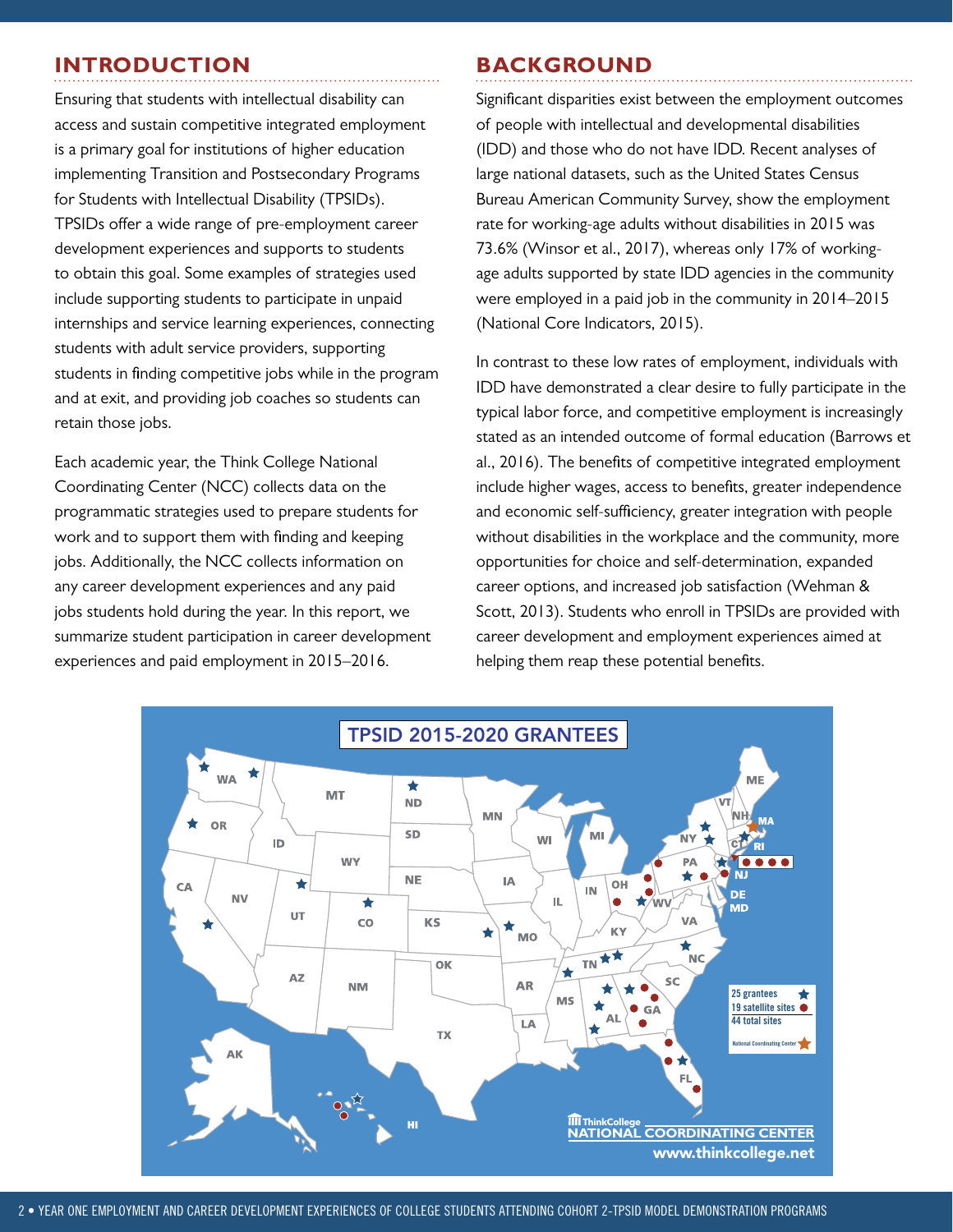# **METHODS FINDINGS**

As part of its charge to evaluate the TPSID model demonstration projects, the NCC developed a set of common measures and established a data reporting protocol, called the Think College Data Network. The Data Network is aligned with the TPSID Government Performance and Reporting Act (GPRA) performance measures (required for all federal grants), as well as with the Think College Standards for Inclusive Higher Education (Grigal, Hart, & Weir, 2011). Data were collected annually from TPSIDs on program structure and student activities, including employment. A map of TPSID 2015-2020 sites is shown on page 2. Data reported here were collected from program staff at 21 TPSID grantees that served students at 36 institutions of higher education (IHEs) in 2015–2016, the first year of the 5-year grant.

TPSID staff reported information about each paid job and any unpaid work experience held by students while enrolled in the program. These data included jobs that students may have started before beginning or while enrolled in the program, as well as jobs that were not associated with their status as a TPSID student (i.e., jobs that were not internships or work study placements on campus).

#### **Paid employment in 2015–2016**

Of the 449 students who attended TPSID programs in 2015–2016, 192 (43%) held a total of 282 paid jobs (i.e., some students had more than one job). Seventy-seven of the 192 employed students had more than one paid job during the year. To provide some context for this level of employment, the percentage of employed students attending TPSIDs (43%) is the same as the percentage of full-time college students who were employed in 2015 (43%) (National Center for Education Statistics, 2016).

# **56% of the employed students attending TPSIDs had never held a paid job prior to entering the TPSID.**

Students attending TPSID programs compare favorably in terms of employment when compared to other subgroups of people with intellectual disability. Specifically, the 2014–2015 National Core Indicators data show that only 17% of people with intellectual disability were employed at a paid job in the community (National Core Indicators, 2017). This is especially noteworthy as 56% of the employed students attending TPSIDs had never held a paid job prior to entering the TPSID.

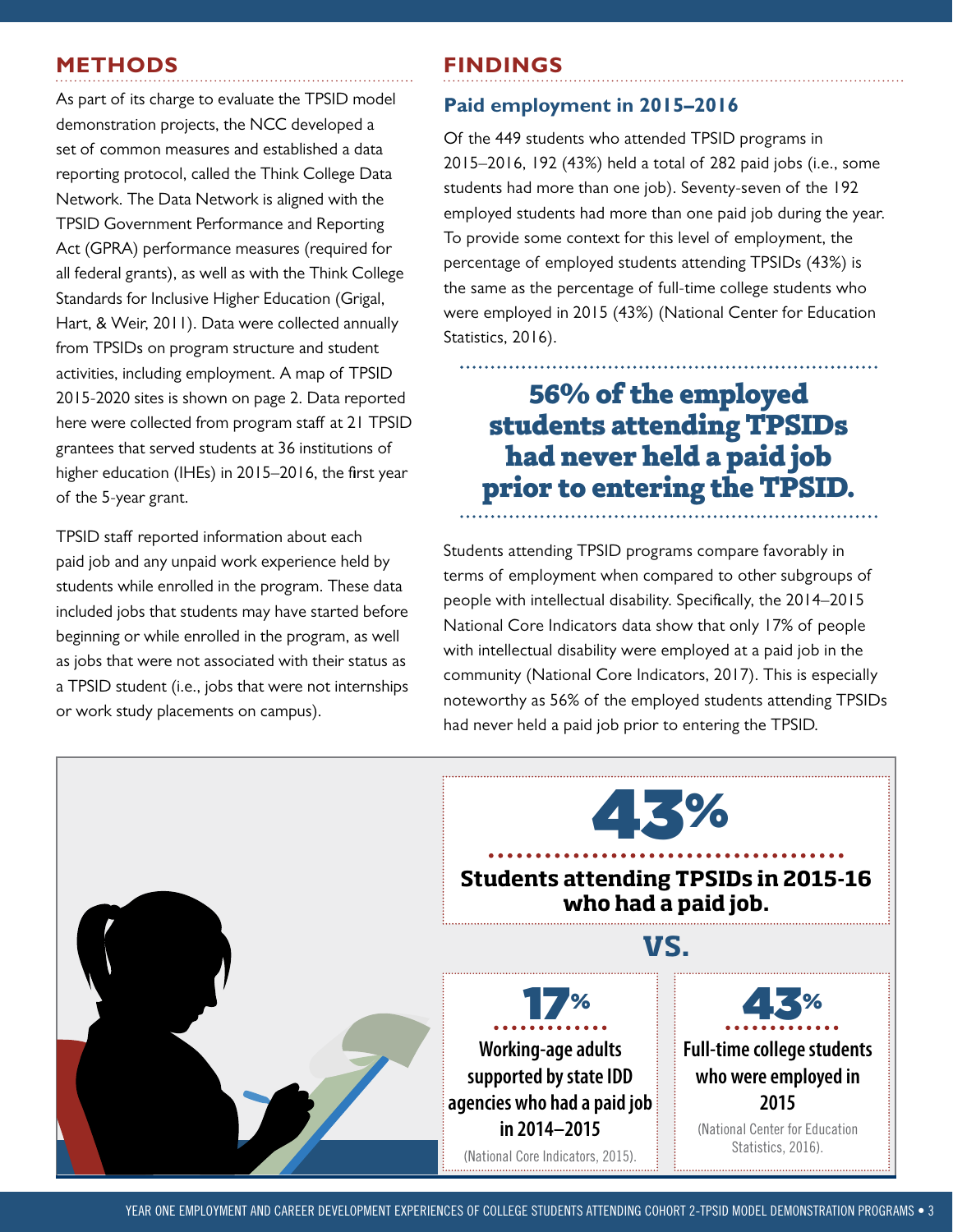### **Types of jobs**

Paid internships were the most common type of paid job held by students (46% of jobs), followed by individual paid jobs (39%), work training sites (7%), and jobs where the specific job type was not indicated (7%). The level of student participation in individual paid jobs is particularly encouraging, as these kinds of jobs are in the competitive labor market, where students receive at least minimum wage paid by the employer.

### **TABLE 1. EXAMPLES OF INDIVIDUAL PAID JOBS AND INTERNSHIPS HELD BY STUDENTS IN 2015-16**

| Individual paid jobs                                                                                                                                                                                                                      | <b>Paid internships</b>                                                                                                                                                                                                                                                          |
|-------------------------------------------------------------------------------------------------------------------------------------------------------------------------------------------------------------------------------------------|----------------------------------------------------------------------------------------------------------------------------------------------------------------------------------------------------------------------------------------------------------------------------------|
| • Lab assistant at a university medical center<br>• Teacher assistant at a preschool<br>• Technician at a veterinary clinic<br>• Cosmetologist assistant<br>• Certified skating coaching assistant<br>• Paraprofessional at a high school | • Assistant mechanic at an auto shop<br>• Print shop assistant<br>• Teacher assistant<br>• Library assistant at an academic library<br>• Food service worker at a campus restaurant<br>• Intern at a university student services office<br>• Assistive technology lab technician |

Multiple internships were common among students who had more than one paid job in 2015–2016. Of the 74 students who had paid internships, nearly two thirds (n=49) had more than one internship throughout the year. Twenty-five students had one internship, 47 had 2 paid internships, and the remaining 2 students had 3 paid internships. By comparison, only 11 of the 74 students with individual paid jobs had more than one individual paid job during the year. Table 1 provides examples of paid jobs and internships held by students.

#### **Earnings**

The majority of jobs (74%) paid above minimum wage (see Figure 1). Students in individual paid jobs earned above-minimium wage more often than students employed in other settings. Nearly one third of internships paid below minimum wage. This is not surprising, since internships often pay a stipend that is not subject to hourly minimum wage laws. The majority of jobs at work training sites paid below minimum wage.



Wages at jobs held by students were most commonly paid by employers (47%), state IDD agency funds (21%), or the TPSID program (20%). Over 90% of jobs in which students were paid by either the employer or an IDD agency paid above minimum wage. In contrast, 78% of jobs in which students were paid by the TPSID program paid below minimum wage. However, nearly all jobs in which wages were paid by the TPSID program were paid internships.

At some jobs, fewer than 5 in each job type, students were paid by a vocational rehabilitation (VR) agency, by the host IHE, or with Workforce Innovation and Opportunity Act (WIOA) funds. The entity that paid the students differed by job setting. The employer paid the student at nearly all individual paid jobs (96%). Students in paid internships were paid by either state IDD agency funds (47% of internships) or the TPSID program (43% of internships). Students at individual work training sites were paid by state education agencies, with WIOA funds, by the employer, or by a VR agency.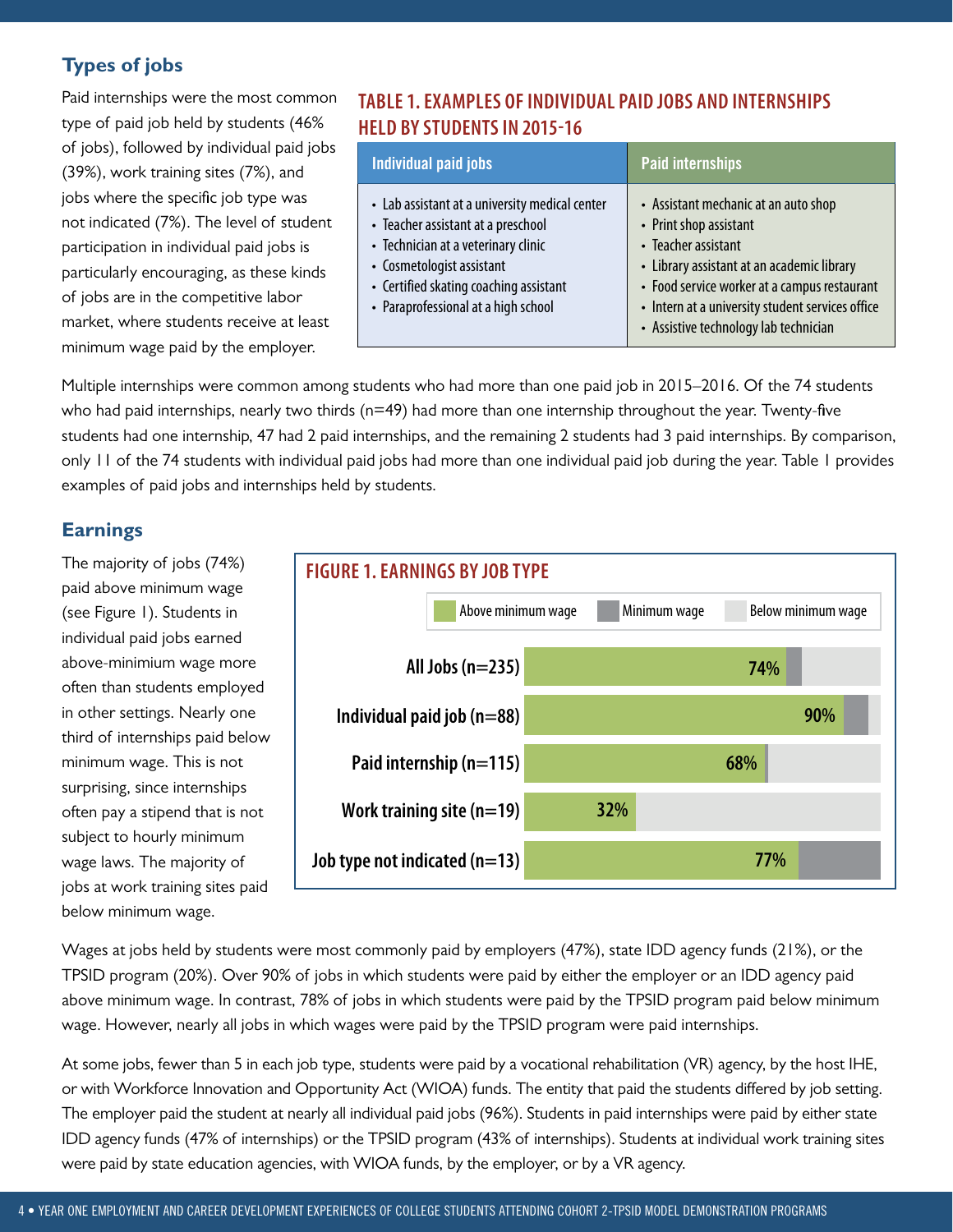#### **Hours worked and length of time at job**

At most jobs (83%), students worked between 5 and 20 hours per week. As mentioned previously, 40% of employed students worked more than one job. Students rarely worked more than 30 hours per week at a particular job (fewer than 5% of jobs). The typical hours worked per week varied by type of job (see Figure 2). Individual paid jobs were the only setting where more than 10% of the jobs had students working



more than 30 hours per week. At paid interships, students typically worked 5 to 10 hours per week. In instances where students had multiple internships, they usually worked 5 to 10 hours per week at each internship.

Sixteen percent of all paid jobs were held by students prior to the year of data collection, i.e., they had them prior to enrolling in the TPSID program, or they were a continuing TPSID student and got the job during an earlier year of attendance. However, most jobs (238, or 84% of all paid jobs held by students in 2015–2016) were started between September 2015 and August 2016. At two thirds of the jobs started this year (173/238), students exited the job before the year finished. This suggests that paid jobs held by students may be connected to the academic year, and as such may not be long-term job opportunities.

#### **Career development experiences**

In addition to paid also participated in unpaid career development experiences. Unpaid career development experiences are an important strategy for working with college students with intellectual disability, in TPSID programs with no experience in the workforce.



Overall, 68% of students had one or more unpaid career development experience during the year. Volunteering and community service were the most frequent career development activities (45% of students), followed by unpaid internships (34%), service learning (30%), and individual work training sites (14%). Nineteen students (4%) participated in informational interviews with employers. See Figure 3.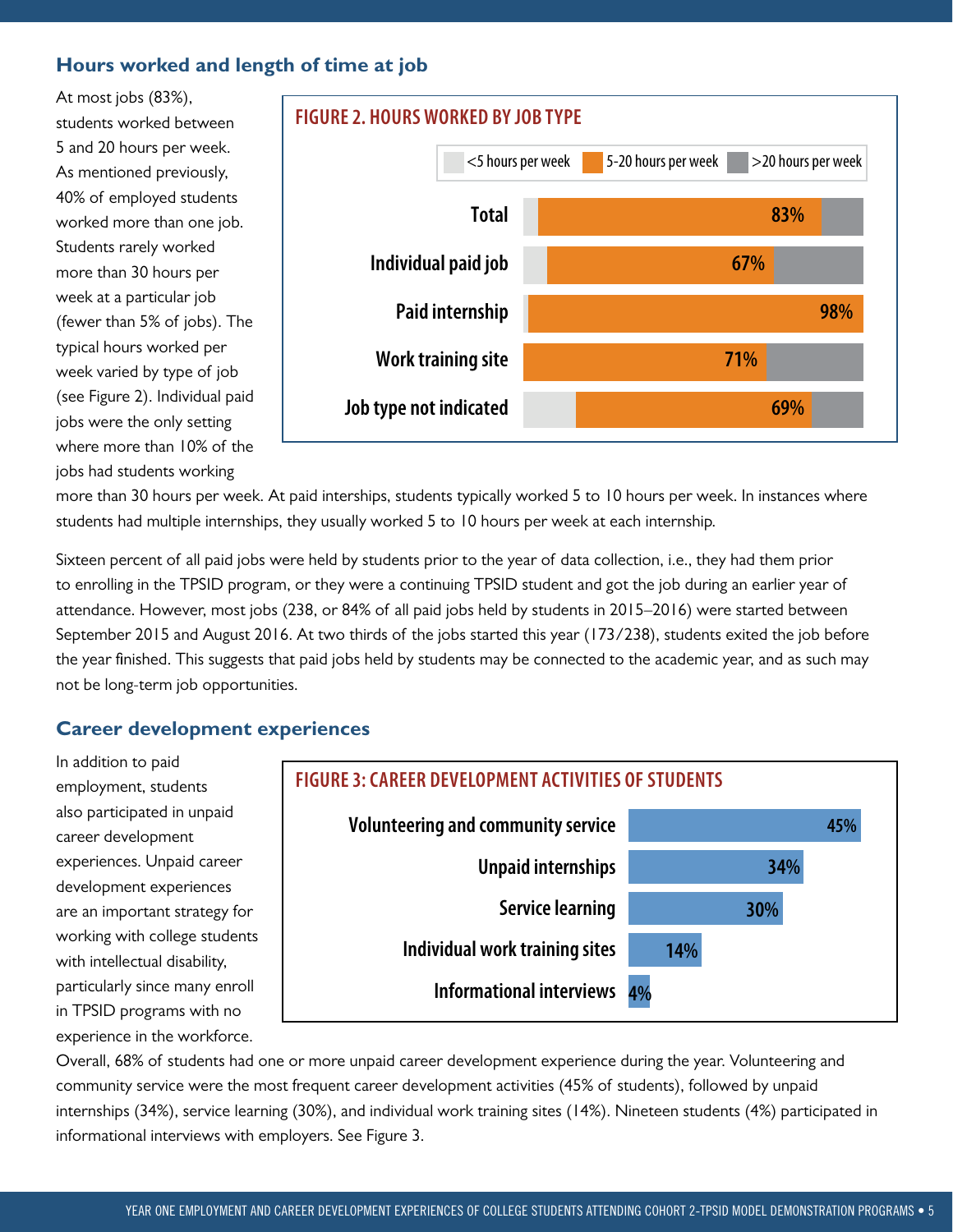#### **Balancing paid and unpaid experiences**

In many cases, students' schedules were comprised of both paid employment and unpaid career development experiences. Forty-three percent of students participated in career development experiences but did not have a paid job, 18% had at least one paid job but did not have any career development experiences, and 25% of students had both a paid job and career development experiences. See Figure 4.

 bridge programs or course enrollment. Thirty students were The remaining 14% (n=49) of students had neither a paid job nor any reported career development experiences. These students' schedules were comprised of either short-term enrolled in classes, on average 5 specialized courses and 3 inclusive courses. The remaining 19 students attended shortterm bridge programs to orient individuals with intellectual disability to the college environment and expectations. These programs help students determine if they want to pursue additional postsecondary education.

It is critical for each program to monitor access to career development and employment experiences of the students they serve to ensure that each student's course of study ensures a pathway to integrated competitive employment.

#### **Addressing gaps in employment history**

In addition to establishing career development and employment experiences, TPSIDs must address some significant gaps in students' employment history. Prior to entering the TPSID, 64% of students had never had a paid job. Given that paid employment history is a predictor of future employment (Carter, Austin, & Trainor, 2012; Luecking & Fabian, 2000; Mamun, Carter, Fraker, & Timmins, 2017; Wehman, Sima, Ketchum, West, & Chan, 2015), the path toward employment for students with no job history may be longer.

These students may require additional exposure to career options, and may need assistance with job applications, disclosure determinations, and job accomodations. They may also require additional support as they learn to balance work (unpaid or paid) and their college or university's academic expectations. When interpreting career development and employment experiences of students in TPSIDs, we should remember that in some cases these college programs are making up for lost time, and are filling gaps in the employment preparations that could have been offered in high school.



**No paid job or career development 14%** 

**At Next Steps at Vanderbilt University, we take Vanderbilt classes and we join campus activities including sporting events. We hang out with friends and with different** 



**Vanderbilt students. We also have Ambassadores who help us with classes and do things like work out with us. In Next Steps, we have internships -my internship is at Vanderbilt Sports Medicine with the Vanderbilt women's soccer team. I help with the soccer games and I also help with soccer practice.** 

*–Diamond, from Vanderbilt*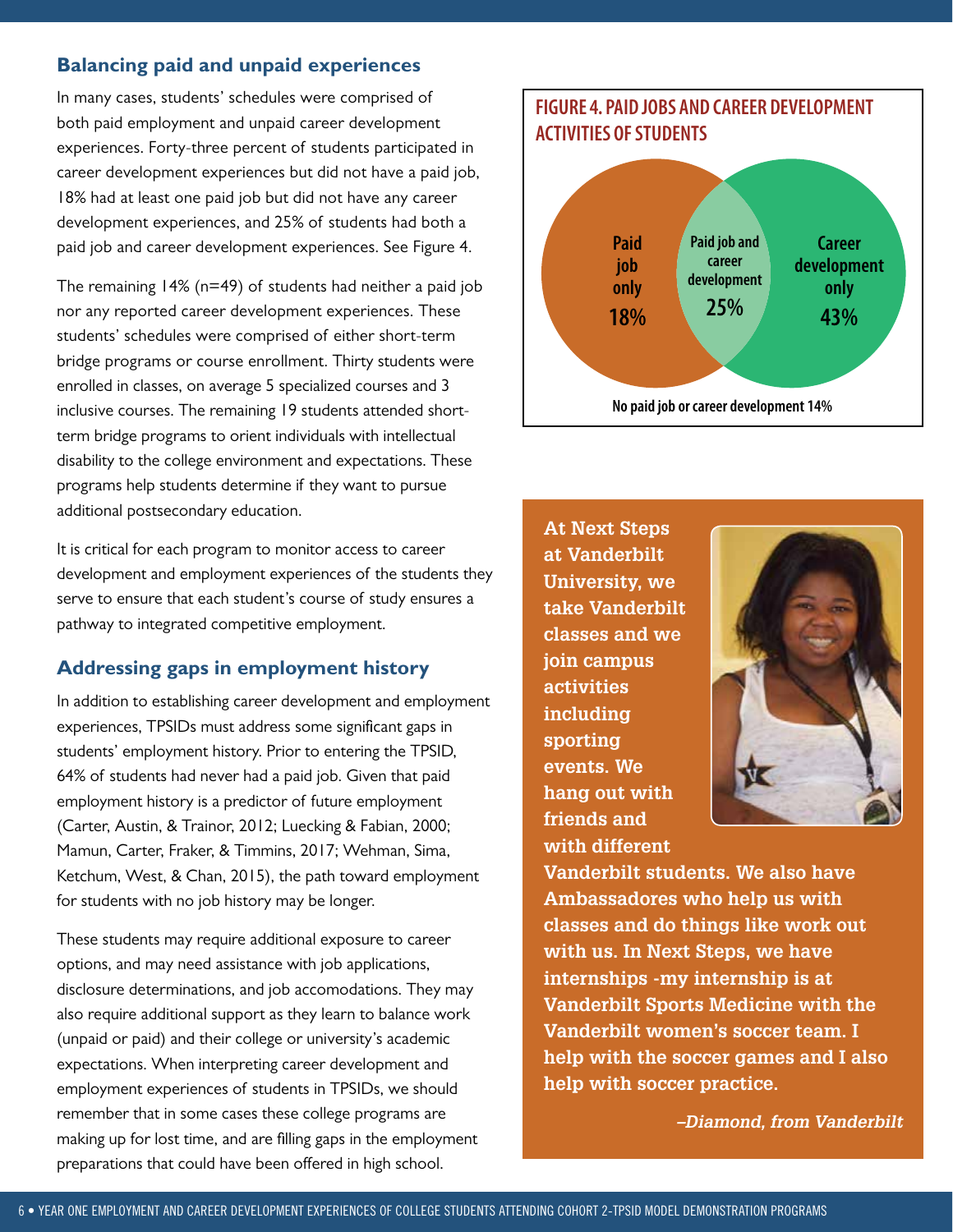## **CONCLUSION REFERENCES**

During the first year of the FY 2015–2020 grants, the TPSID model demonstration programs described in this report created opportunities for nearly 400 students to participate in employment and career development activities such as individual paid jobs, internships, and job training experiences. Nearly half of all students worked in a paid job, and more than half of the employed students who had no previous work experience got their first paid job during the year. Although individuals with intellectual disability frequently lag behind their peers without intellectual disability in terms of employment, TPSID students were employed at rates similar to their college peers across the US who did not have intellectual disability. This suggests that many TPSID programs are using effective practices to assist students to enter and remain in the workforce.

# **Students who attended TPSIDs were employed at rates similar to their college peers across the US who did not have intellectual disability.**

As TPSIDs continue to improve the career development and employment services offered to students, each college and university should examine its successes and failures in providing the experiences students need to succeed in paid jobs, particularly after the students leave the program. Additionally, these programs should consider the balance between career development and paid employment. In 2015–2016, student career development experiences far outnumbered student paid jobs. This may reflect student needs, or it could be a reflection of the expertise of the TPSID staff.

TPSIDs have consistently indicated that one area in which they struggle is having access to staff who are highly trained in job development and customized employment strategies (Grigal, Hart, Smith, Domin, & Weir 2016). Greater staff expertise and training in these important professional capacities could lead to a greater percentage of students obtaining paid jobs while in the program and after they exit. TPSID program staff must also understand how programmatic factors such as academic work and student life influence career development. A holistic understanding of the best practices for career development will benefit not only current and future TPSID students, but also the larger community of postsecondary students with intellectual disability.

- Barrows, M., Billehus, J., Britton, J., Hall, A. C., Huereña, J., LeBlanc, N., . . . Topper, K. (2015). *The truth comes from us: Supporting workers with developmental disabilities.* Boston, MA: University of Massachusetts Boston, Institute for Community Inclusion. Retrieved from [http://scholarworks.umb.edu/ici\\_pubs/17](http://scholarworks.umb.edu/ici_pubs/17)
- Carter, E. W., Austin, D., & Trainor, A. A. (2012). Factors associated with the early work experiences of adolescents with severe disabilities. *Intellectual and Developmental Disabilities, 49*, 233–247.
- Grigal, M., Hart, D., Smith, F. A., Domin, D., & Weir, C. (2016). Think College National Coordinating Center: Annual report on the transition and postsecondary programs for students with intellectual disabilities (2014– 2015). Boston, MA: University of Massachusetts Boston, Institute for Community Inclusion.
- Luecking, R., & Fabian, E. (2000). Paid internships and employment success for youth in transition. *Career Development for Exceptional Individuals, 23*(2), 205–221.
- Mamun, A. A., Carter, E. W., Fraker, T. M., & Timmins, L. L. (2017). Impact of early work experiences on subsequent paid employment for young adults with disabilities. *Career Development and Transition for Exceptional Individuals, Online first*. [https://doi.](https://doi.org/10.1177/2165143417726302) [org/10.1177/2165143417726302](https://doi.org/10.1177/2165143417726302)
- National Core Indicators. (2015). Adult Consumer Survey: 2014-15 final report. Cambridge, MA and Alexandria, VA: Human Services Research Institute (HSRI) and National Association of State Directors Of Developmental Disabilities Services (NASDDDS). Retrieved from [www.nationalcoreindicators.org/upload/core](http://www.nationalcoreindicators.org/upload/core-indicators/ACS_2014-15_Final1.pdf)[indicators/ACS\\_2014-15\\_Final1.pdf](http://www.nationalcoreindicators.org/upload/core-indicators/ACS_2014-15_Final1.pdf)
- Wehman, P., & Scott, L. (2013). Applications for youth with intellectual disabilities. In P. Wehman (Ed.), *Life beyond the classroom: Transition strategies for young people with disabilities* (5th ed.) (pp. 379-400). Baltimore, MD: Brookes Publishing.
- Wehman, P., Sima, A. P., Ketchum, J., West., M. D., & Chan, F. (2015). Predictors of successful transition from school to employment for youth with disabilities. *Journal of Occupational Rehabilitation, 25*, 323–334.
- Winsor, J., Timmons, J., Butterworth, J., Shepard, J., Landa, C., Smith, F., . . . Landim, L. (2017). *StateData: The national report on employment services and outcomes.* Boston, MA: University of Massachusetts Boston, Institute for Community Inclusion.